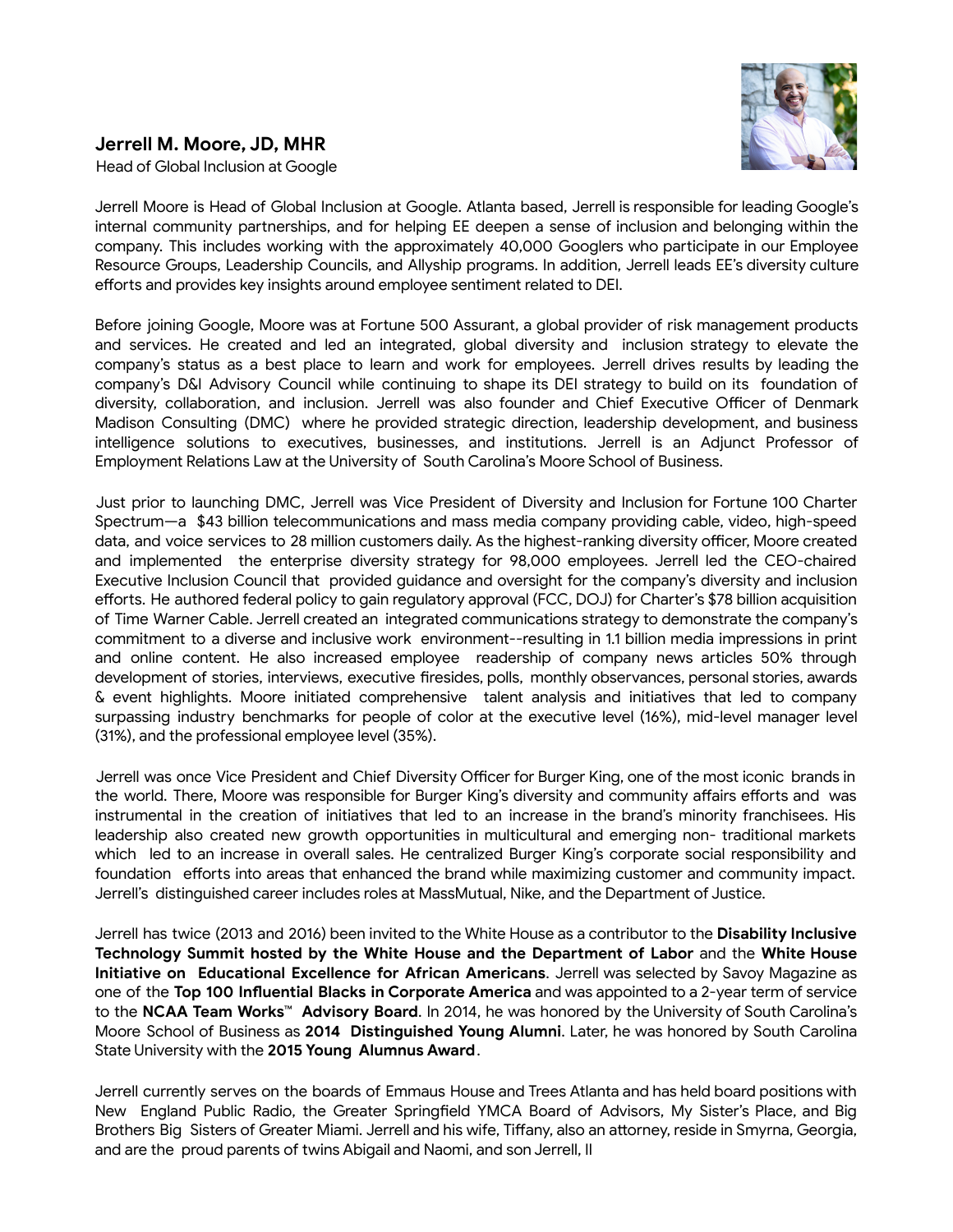# **PROFESSIONAL & ACADEMIC EXPERIENCE**

| June $2021$ – present | <b>Head of Global Inclusion</b><br>Google                                                                                                                                                                                                                                                                                                                                                                                                                                                                                                                                                                                                                                                                                                                                                                                             |
|-----------------------|---------------------------------------------------------------------------------------------------------------------------------------------------------------------------------------------------------------------------------------------------------------------------------------------------------------------------------------------------------------------------------------------------------------------------------------------------------------------------------------------------------------------------------------------------------------------------------------------------------------------------------------------------------------------------------------------------------------------------------------------------------------------------------------------------------------------------------------|
|                       | Responsible for Google's internal community partnerships and helping<br>deepen a sense of inclusion and belonging within the company. This<br>includes working with the approximately 40,000 Googlers who participate<br>in Employee Resource Groups, Leadership Councils, and Allyship<br>programs. In addition, leads EE's diversity culture efforts and provides key<br>insights around employee sentiment related to DEI.                                                                                                                                                                                                                                                                                                                                                                                                         |
| Mar 2020 - June 2021  | Vice President & Chief Diversity Officer<br><b>Assurant</b><br>Leads Diversity and Inclusion for Fortune 500 global provider of risk<br>management products and services. Charged with refining and leading an<br>integrated, global diversity and inclusion strategy to elevate the company's<br>status as a best place to learn and work for employees. Achieves results by<br>leading the company's D&I Advisory Council while continuing to shape its<br>D&I strategy to build on its foundation of diversity, collaboration, and<br>inclusion.                                                                                                                                                                                                                                                                                   |
| Jan 2018 - Dec 2019   | Adjunct Professor of Employment Relations Law<br><b>Moore School of Business</b><br><b>University of South Carolina</b><br>Professor for master's level business and employment law course at one of<br>the highest-ranked schools globally with enrollment of over 5,500<br>undergraduate and 800 graduate students offering nine undergraduate<br>concentrations, seven master's degrees, and two Ph.D. degree programs in<br>addition to executive education programs and consulting services to the<br>business community.                                                                                                                                                                                                                                                                                                        |
| Dec 2013 - Dec 2019   | <b>Founder and Chief Executive Officer</b><br><b>Denmark Madison Consulting, LLC</b><br>Consultant for global leadership firm serving as trusted advisor to<br>organizations delivering executive coaching and leadership advisory<br>services, providing insight, advice, and tools needed to fuel dramatic<br>change.<br>• Create client value through workforce strategy, human capital<br>analytics, talent attraction and employer branding<br>executive<br>onboarding,<br>• Provide<br>and<br>leadership<br>development<br>programs for women and people of color<br>· Implement enterprise<br>learning,<br>leadership<br>development,<br>and<br>recruiting strategies at companies and institutions<br>• Deliver tailored leadership training and executive coaching to partner<br>track high potential talent at global firms |
| March 2014 - Jan 2017 | Vice President & Chief Diversity Officer<br><b>Human Resources</b><br><b>Charter Spectrum (formerly TWC)</b><br>Successfully oversaw the formation and execution of diversity strategy for<br>90,000 employee company, Charter Communications, a \$42 billion firm<br>providing video, high-speed data, and business enterprise solutions to 25                                                                                                                                                                                                                                                                                                                                                                                                                                                                                       |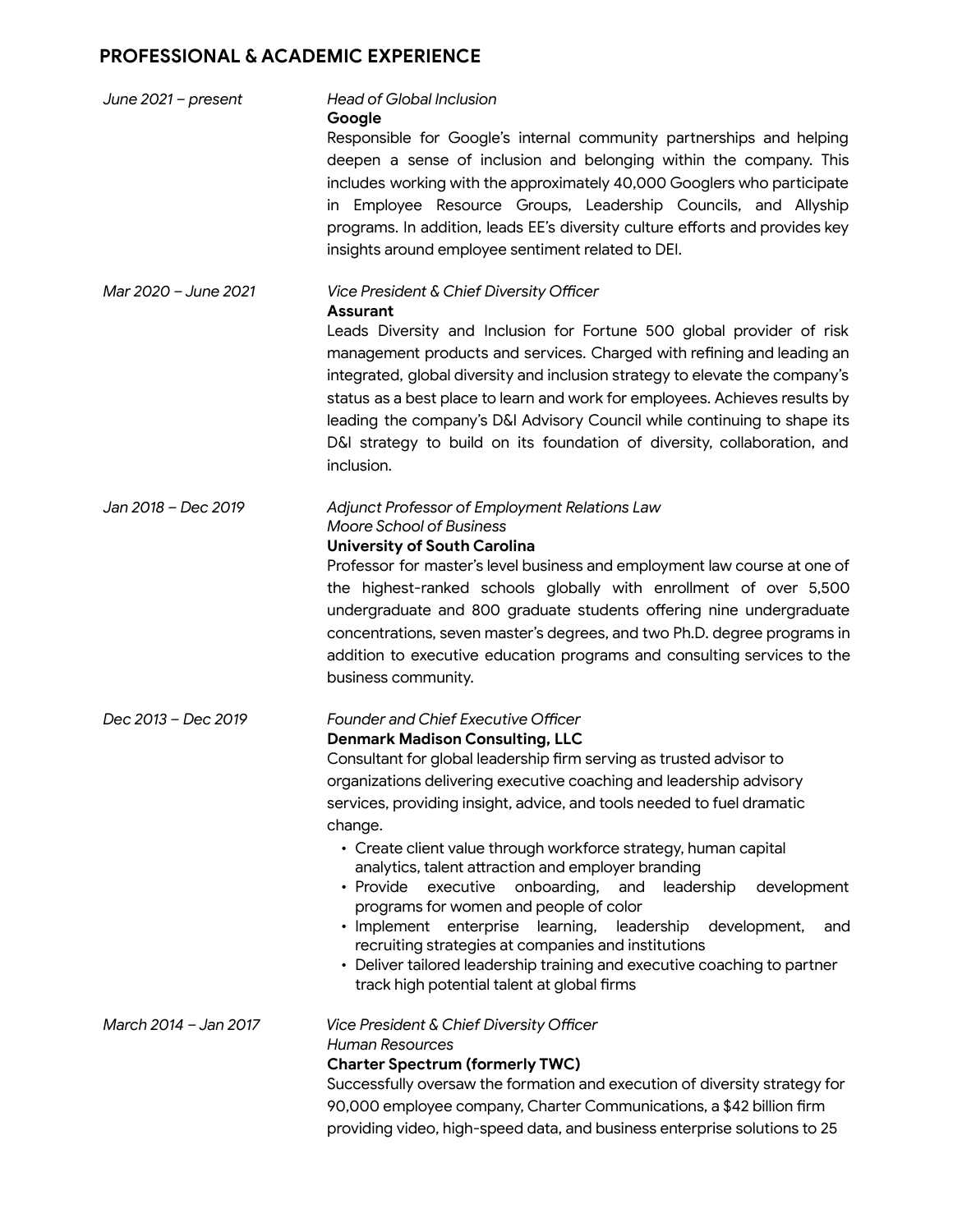million customers daily.

| • Advised executive team on M&A strategy for FCC approval of |
|--------------------------------------------------------------|
| Charter/Time Warner Cable merger                             |

- Generated 152 million social media impressions through creation of integrated communications strategy
- Created human resources strategy: talent, compensation, engagement, for newly formed company
- Led Executive Inclusion Council chaired by CEO; sets diversity strategy, goals and objectives
- Established company as employer of choice with perfect ratings on culture and workplace surveys

#### D*ec 2012 – March 2014 Chief Diversity Officer*

*Vice President of Community Affairs*

*Senior Leadership Team (Company Officer)*

#### **Burger King Corporation**

Developed and executed global community investment and workforce diversity and inclusion efforts for 34,000 employees and 15,000 locations.

- Provided governance to Burger King McLamore℠ Foundation on \$2.7m annual corporate giving strategy
- Implemented annual global employee volunteerism program and tracking for 34,000 employees
- Integrated social responsibility, sustainability, and supplier diversity with company business strategies
- Developed initiatives for franchising development team that grew minority owned stores 6%
- Formed external council comprised of business and government leaders to advise executives on diversity
- Partnered with Coca-Cola Global CSR to conduct supply chain, diversity, environmental audits

### *May 2010 – Dec 2012 Director of Diversity and Inclusion*

# *Human Resources*

**MassMutual**

Director at 5500 employee Fortune © 100 financial services company leading enterprise diversity and inclusion vision.

- Successfully grew employee resource group membership to 20% of enterprise population
- Designed and deployed diversity training for leaders with 90% completion 10 months post-launch
- Drove engagement of executive women through creation and launch of Women's Leadership Initiative
- Assisted with compensation analysis for protected class disparities and created strategy for adjustment
- *May 2006 – July 2009 Human Resources Manager (2007-2009) Employee Relations Manager (2007-2009) US Supply Chain Footwear* **Nike, Inc.** HR Manager supporting 3 business units for \$36 billion Nike, the world's largest maker of athletic apparel. Responsibilities included management of Human Resources, Employee Relations, Performance Management,

Learning, Staffing, and Compensation.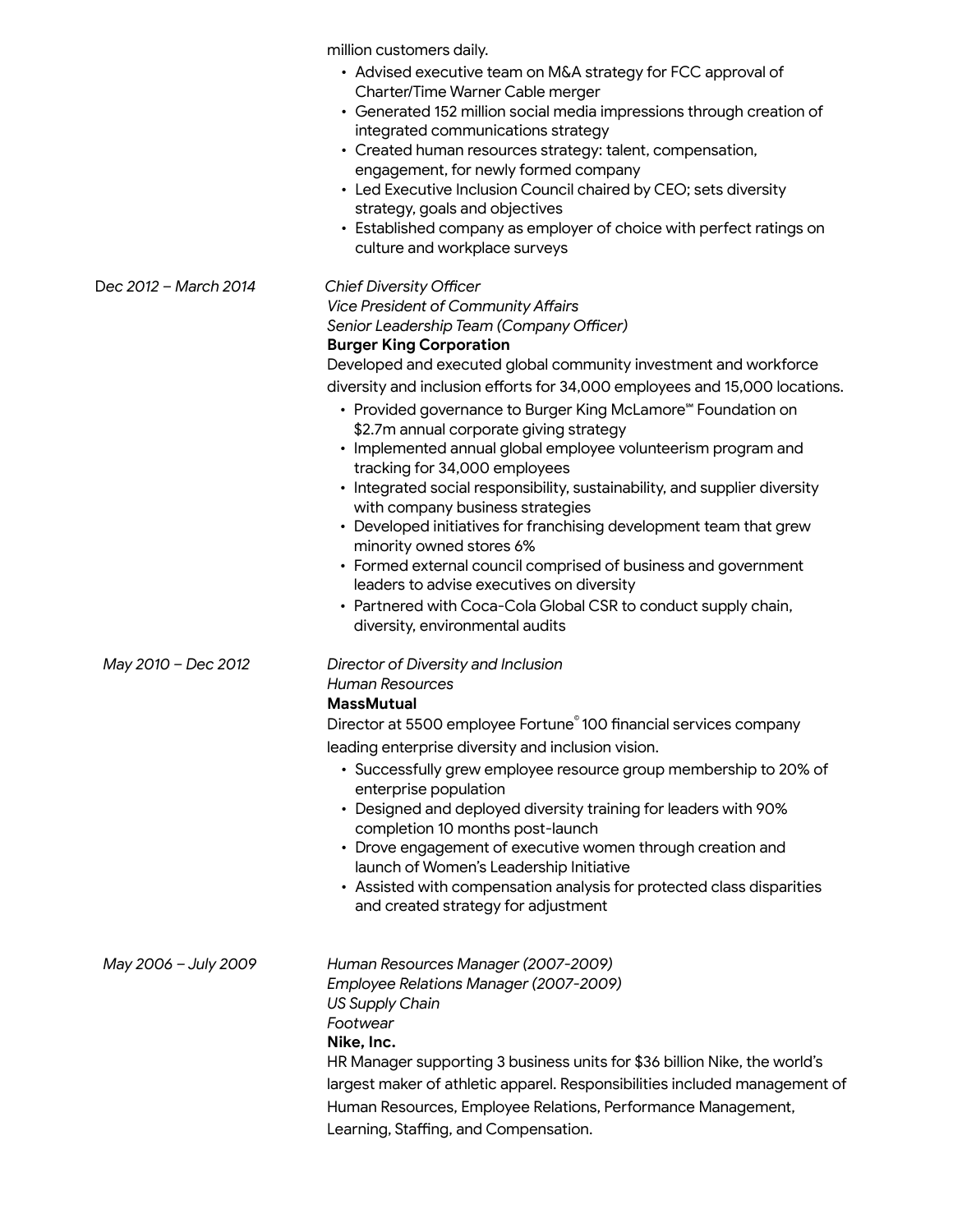|                     | • Led HR team of 8 supporting largest global distribution center for all<br>product lines<br>• Successfully led annual salary and compensation reviews<br>• Successfully co-led change management and organizational design<br>for \$200 million project |
|---------------------|----------------------------------------------------------------------------------------------------------------------------------------------------------------------------------------------------------------------------------------------------------|
| Dec 2004 - May 2006 | Manager of Diversity, EEO, and Affirmative Action (2005-2006)<br>Management Trainee Labor Relations (2004-2005)<br>Human Resources<br>Labor Relations<br><b>CSX</b>                                                                                      |
| Jan 2003 - May 2004 | Law Clerk<br>Criminal<br>Division<br><b>Department of Justice (United States Attorneys Office)</b>                                                                                                                                                       |

### **EDUCATION**

**Master of Human Resources,** *cum laude* **2004** Moore School of Business University of South Carolina, Columbia, SC

**Juris Doctor 2004** School of Law University of South Carolina, Columbia, SC

**Bachelor of Arts English,** *magna cum laude* **1997** South Carolina State University, Orangeburg, SC

### **PROFESSIONAL DEVELOPMENT & CERTIFICATIONS**

**Professional Coaching Certification 2018** Center for Professional Coaching, Atlanta, GA

**Kellogg Executive Leadership Institute 2015** National Association of Diversity Officers in Higher Education (NADOHE) Kellogg School of Management Northwestern University, Evanston, IL

**Executive Leadership Program 2015** Tuck School of Business Dartmouth College, Hanover, NH

### **SELECTED PUBLICATIONS**

Moore, J.M. "Why Time Warner Cable Values Diversity", *Time Warner Cable Untangled Blog*, March 2016 Moore, J.M. "Invite Diverse Talent to Own Its Destiny", *Insight Into Diversity*, December 2015 Moore, J.M. "Considerations for Your Next Career Change", *African American Career World*, Fall 2015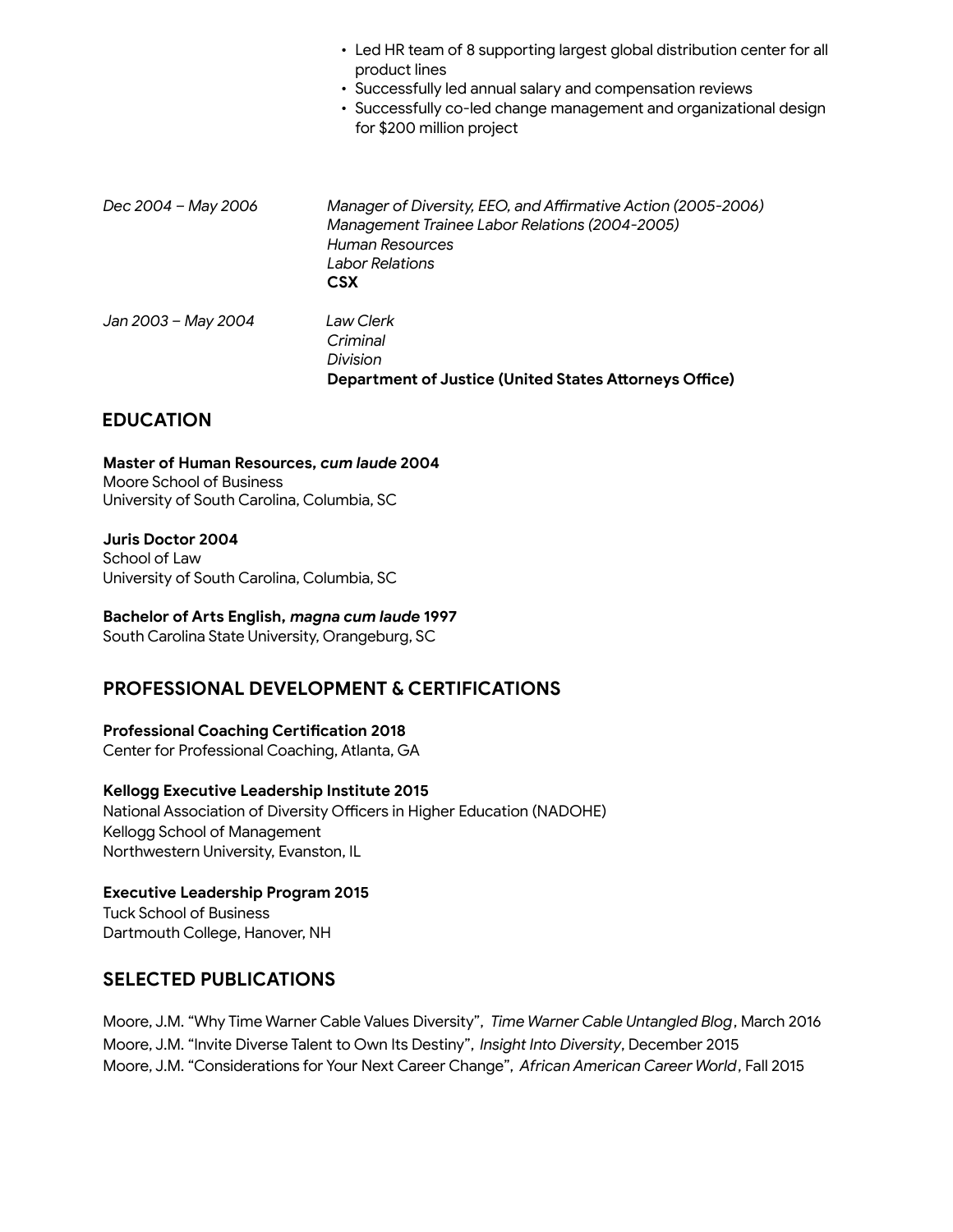# **HONORS & PROFESSIONAL ACCOMPLISHMENTS**

 South Carolina State University Young Alumnus Award Top 100 Most Influential Blacks in Corporate America, Savoy Magazine University of South Carolina Moore School of Business Distinguished Young Alumni Miami Herald Legacy Magazine 40 Under 40 Black Leaders of Today & Tomorrow Diversity Executives of Distinction, Diversity Global Magazine African-American Food & Hospitality Leaders Multicultural Foodservice & Hospitality Alliance Honoree Recognized as the "Employee of the Year" by Nike

# **ACADEMIC ACCOMPLISHMENTS**

 Frederick Douglass Mock Trial Regional Competition Runner-Up Elected Member SBA Legislative Council to 2004 National Football Foundation Post-Graduate Scholarship National Football Foundation William V. Campbell Trophy Finalist Highest G.P.A. in English Department, South Carolina State University National Football Foundation Coach Eddie Robinson Award American Urban Radio/United States Marine Corps Leadership Award GTE Academic All-American National Team (2nd) Burger King Scholarship Recipient Elected President, Senior Class, South Carolina State University to 1997 President, Fellowship of Christian Athletes, South Carolina State University Team Leader, NCAA CHAMPS/Life Skills Program 1997 Participant NCAA Foundation Leadership Conference 1995 to 1997 Coca-Cola All-Academic Team to 1997 Arthur Ashe, Jr. Sports Scholar to 1997 Presidential Scholar, South Carolina State University 1994 to 1997 Dean's List, South Carolina State University to 1997 Maintained highest G.P.A. on Football Team

# **POPULAR MEDIA**

"Jerrell Moore: Using relationships to find success" NCAA Life After the Game Blog, October 2016

"Getting Our Hands On: The Deaf and Hard of Hearing Challenge of Moving Up in the Corporate World" TDI World, Volume 45, Issues 3 & 4, 2015

"Championing Diversity and Inclusion Beyond the Workplace" Talent Management Magazine, August 2014

"Progressive Employers Lend A Hand: Diversity In Action At Time Warner Cable" Hispanic Career World, Summer/Fall 2014

"30 African-American Food & Hospitality Leaders Honored" African American Career World, 2013

"Burger King's Jerrell Moore set to serve up a more diverse and inclusive brand" Miami Herald, April

2013

### **KEYNOTES, INVITED TALKS, INVITED PRESENTATIONS**

Invited Facilitator – "Men Innovating Atlanta" National Black MBA Chapter's Annual Men's Summit, Morehouse College, November 2019.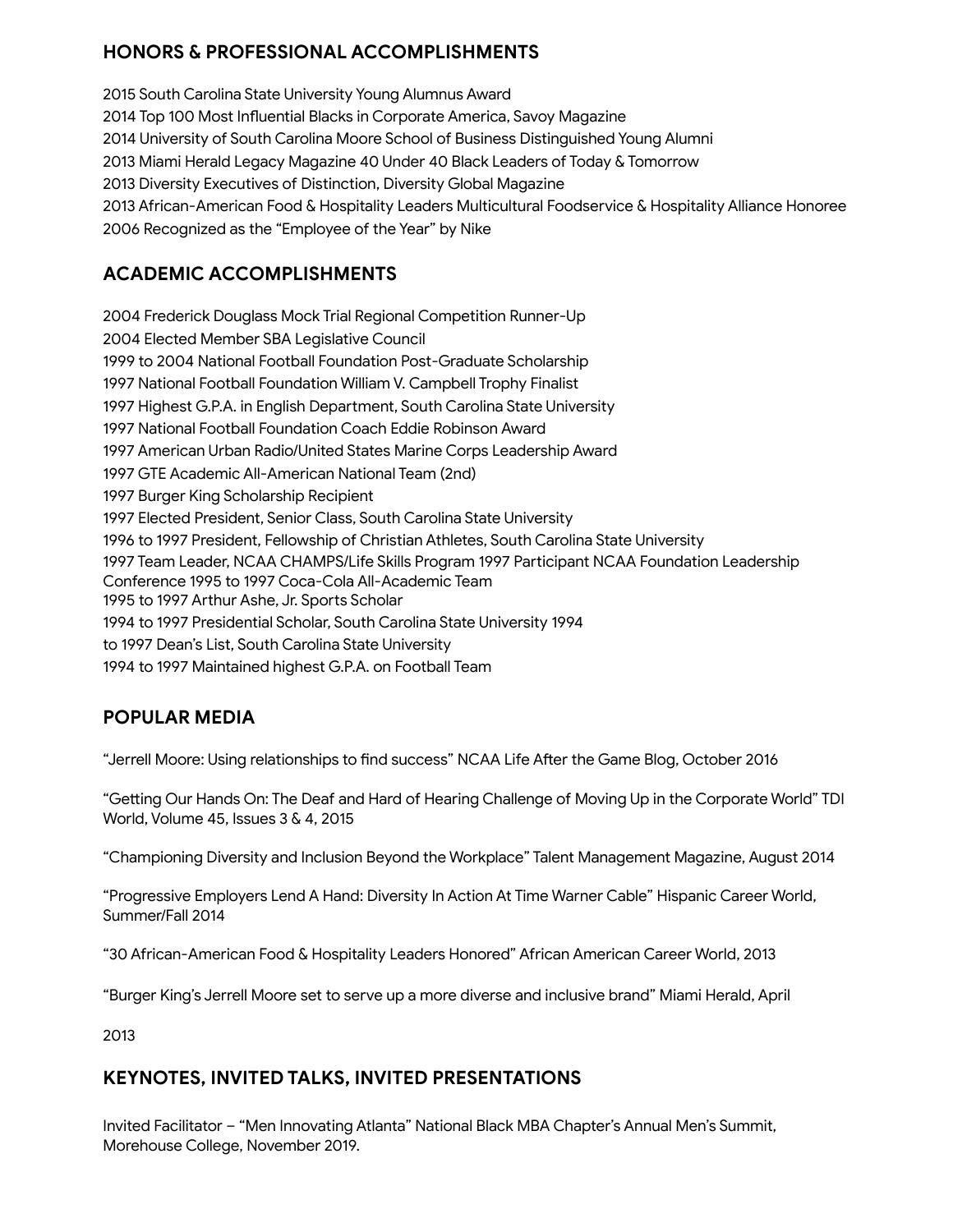Invited Speaker – "Data Crushes Anecdotes: Take Inclusion from Anecdotal to Evidential with Artificial Intelligence" Black Wall Street Homecoming Annual Conference, Durham, North Carolina, September 2018

Invited Speaker - "The Business of Diversity and Inclusion" Inclusion to Innovation Summit, Medical University of South Carolina, Charleston, South Carolina, November 2017

Invited Panelist – "Putting biases aside in business" Lake Norman Chamber of Commerce, Central Piedmont Community College, Huntersville, North Carolina, November 2016

Invited Panelist - "Chief Diversity Officer Forum" 16th Annual National Diversity Summit, Time Warner Center, New York, New York, April 2016

Invited Panelist – "Diversity Practitioners Panel" NAMIC 28th Annual Conference Held As Part Of The Cable Industry's Diversity Week, New York, New York, October 2014

Invited Speaker - Executive Speaker Series, School of Business, South Carolina State University, Fall 2014

Invited Panelist – "Diversity Executives" Alpha Kappa Alpha Sorority Inc. 66th Boule, Charlotte, North Carolina, July 2014

Invited Speaker - "The Business Case for Diversity and Inclusion" Corporate Responsibility Summit, Florida International University, August 2013

Invited Keynote – "I Can Do More" National Academy Foundation's Annual Professional Development Conference, Orlando, Florida, July 2013

Invited Panel Facilitator - "Making the Leap from Corporate America to Entrepreneurship" 2013 National Urban

League Conference, Philadelphia, Pennsylvania, July 2013

Invited Panelist – "Successfully Securing Financing and Managing a Profitable Franchise" ICABA Business Forum, Florida International University, Miami, Florida, May 2013

Invited Speaker - "The Business Case for Diversity and Inclusion" 25th Annual Student Industry Conference, Academy of Travel and Tourism, Miami, Florida, March 2013

Invited Speaker - "Workshop: Cutting Edge Recruiting: Get Out Front or Get Left Behind 2013" Greater Miami Society of Human Resources Professionals, Miami, Florida, Spring 2013

Invited Panelist - "Employee Resource Groups" 8th Annual World Diversity Leadership Summit, Edward Jones Financial, St. Louis, Missouri, October 2012

### **TEACHING**

Fall 2018 – present Adjunct Professor, University of South Carolina Employment Relations Law (MGMT721) – (Enrollment: 40 students)